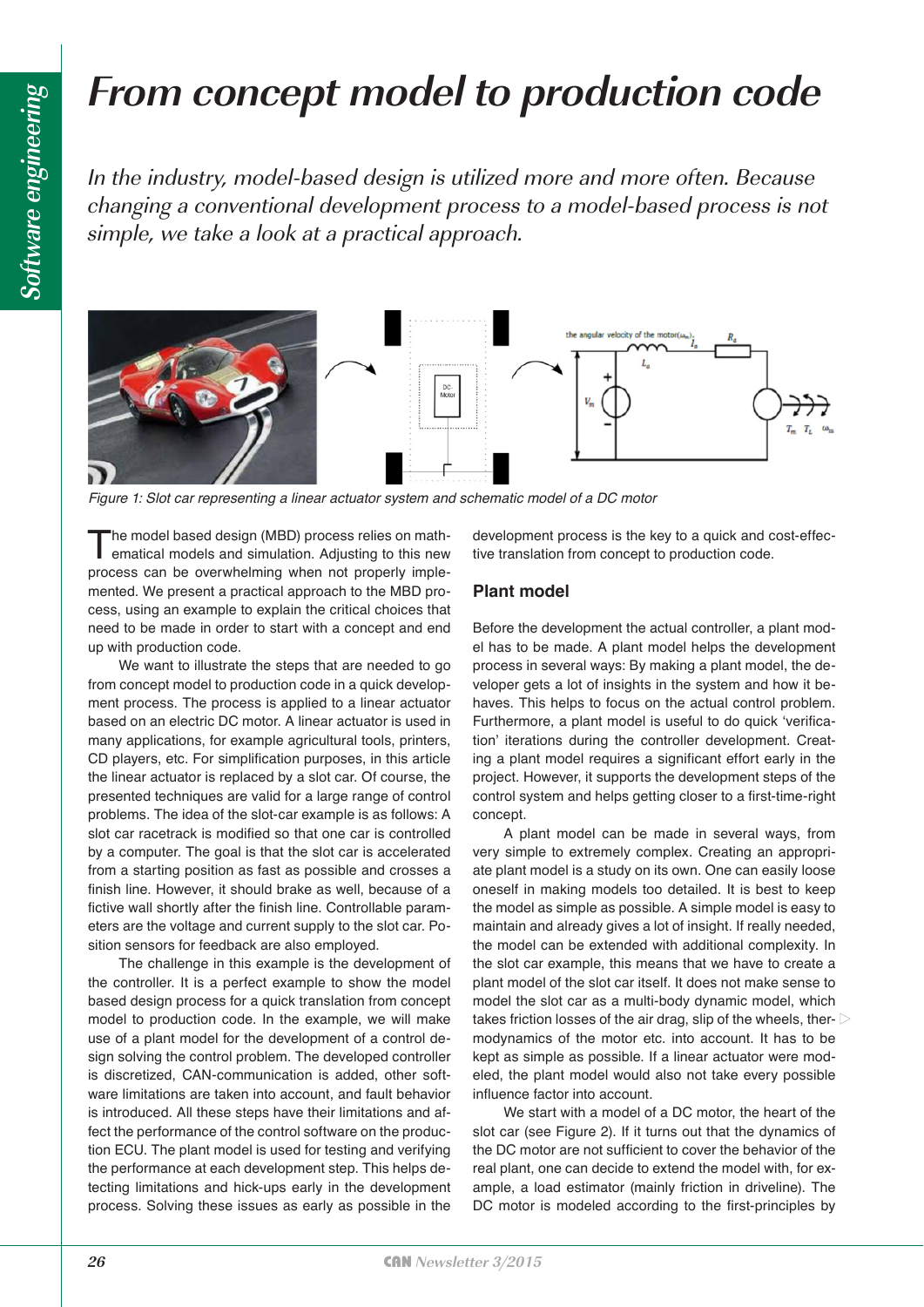using the differential equations in the electrical and mechanical domain.

 $U_m - R_a I_a - L_a \frac{u_i}{dt} = U_{emf}$ , with U, R, I, and L voltage, resistance, current, and inductance. Indices m, a, and emf represent the motor, armature, and electromotive forces. with  $U, R, I$ , and

inertia, dynamic friction, and rotational speed. Indices m and L represent motor and load. with T, J, D and  $\omega$  as torque,

The coupling between both equations is given by  $U_{emf} = K \omega_m$  and  $T_m = K I_a$ , with K as a motor constant.

When these equations are rewritten and transferred to the frequency domain, it results in the transfer function:

$$
tf(s) = \frac{\omega_m(s)}{U_m(s)} = \frac{\frac{K}{L_d/m}}{s^2 + \frac{(D_m L_a + J_m R_a)}{L_d/m} s + \frac{(K^2 + R_a D_m)}{L_d/m}}
$$

Of course it is of great importance to use the correct parameters in the equation to have a system response which reflects the real plant. Some parameters can be measured, derived or are given by the supplier. A way to get the unknown parameters is to do verification measurements on the plant and derive these parameters from the real plant response. This is also a check if the plant behavior is sufficiently covered by the model.

#### **Controller design**

Once a plant model is created, it can be used efficiently for the controller development (Figure 3). Classical control theory is used to come up with a controller, which fulfills the set requirements. By using the plant model, the performance is easily verified and visualized, as can be seen in Figure 4.

Theoretically, the developed controller should perform very well and in most organizations, this is the end of the R&D process. Since – in theory – it has been proven that the system works, the concept is given to the software developers with the request to "Please implement this in an embedded system". However, in the next development steps, when it has to actually be implemented on an ECU controller, performance might, and in most situations, will be affected.

#### **Discrete controller**

Once it has been proven in theory that the concept works, it must be further developed to production code. One of the necessary steps is to discretize the controller. In the end, ECUs are not able to run continuous calculations and they have limitations. By discretizing the controller to a certain sample rate, the behavior of the system is changed (see Figure 5). It is therefore of great importance to recheck the performance of the controller after discretization.

In case of the slot car, the open loop transfer function in the continuous domain looks like this:

$$
G(s) = \frac{V_{\text{vehicle}}(s)}{U_m(s)} = \frac{A_c}{s^2 + B_c s + C_c}
$$

# POSITAL

### [SENSORS FOR MOBILE MACHINES](http://www.posital.com)



## **Absolute Rotary Encoders and Inclinometers**

 **Reliable Measurement under Harsh Conditions**

High Protection Class: IP69K

Fieldbus and Analog Interfaces

Safety and ATEX Ex-Proof Versions Available

Successfully Integrated in Concrete Pumps, Drilling Machines, Working Platforms, Cranes, Wheel Loaders, Leader Masts and More



#### **www.posital.com**

POSITAL Germany, Singapore and USA www.posital.com, info@posital.com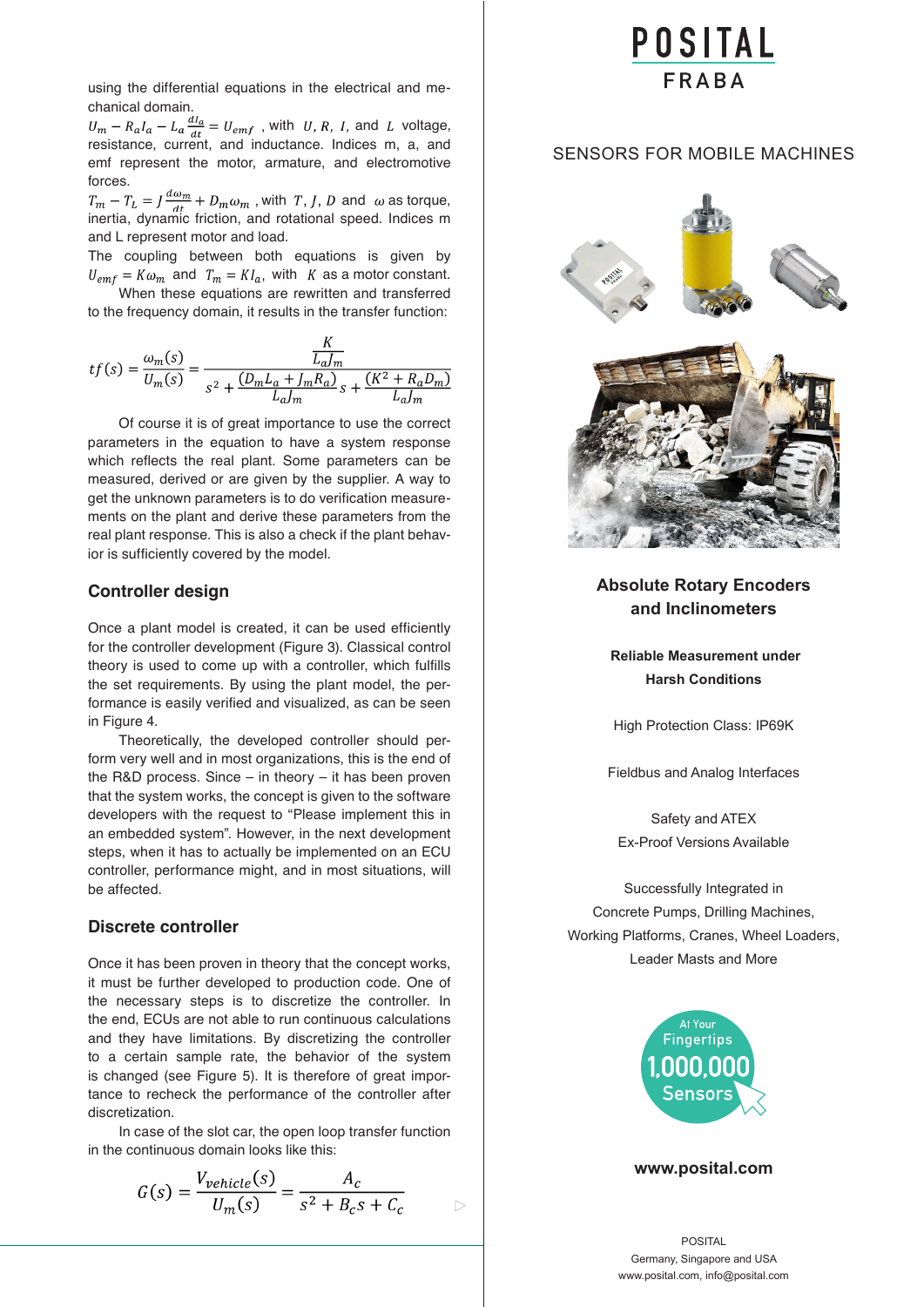After discretizing it to a certain sample rate, the transfer function changes to:

$$
tf\left(G\right) \ = \ \frac{A_d \ Z + B_d}{Z^2 \ + \ C_d \ Z \ + \ D_d}
$$

Note that the values  $A_d$  ...  $D_d$  differ when the sample rate changes.

If the discretized controller is used without rechecking the performance, stability, and robustness, there is a serious risk of malfunction. With the discretizing, an additional delay is introduced, which especially affects the phase of the system. In the continuous domain, the controller is tuned with a bandwidth around 200 Hz, where the classical control theory stability margins are fine. If the discretized controller of 1 ms is used, one can see in Figure 6 that the phase margin is critically low, resulting in an instable system. For a 10 ms discretized controller it is not even possible to reach the bandwidth of 200 Hz. To ensure correct behavior, the controller must be re-tuned. Mostly, the bandwidth has to drop significantly to guarantee a stable system. The example indicates the importance of taking these limitations into account during the development process. This avoids that R&D comes up with a controller bandwidth that is out of reach of the embedded system.

Software code must have protections against division by zero, must make decisions on signed versus unsigned variables, data types based on the possible range of a variable, etc. And secondly, solutions that could potentially work might have a significant impact on processor load and memory usage.



*Figure 2: Controller and plant*

#### **CAN controller**

The steps mentioned above still leave out an important factor: the CAN network. In typical automotive control systems, multiple control units hold sections of the complete system. In our example, a smart sensor/actuator system handles all the measurements and power electronics while the control algorithm itself runs on a separate ECU. In between is the CAN network. The CAN network has its own message rate, which acts as another discrete sample rate. However, the difficulty with CAN messages is that the actual sample rate is not constant. CAN messages are sent based on priority when there is room available on the bus. Depending on the priority of the message and bus load, additional delays may be occur. The control system must be prepared to work with a bandwidth of CAN delays. Therefore, some tolerance must be engineered in for controller stability and for controller settings to meet the requirements.

Another potential delay in the process is the sensor signal processing. However, this delay is stable and less significant. Taking these types of issues into account early



*Figure 3: Bode plot of the plant and open loop controlled plant*



*Figure 4: Effect of discretization*



*Figure 5: Bode plot of the controlled system in continuous and discrete sampling steps*

 $\triangleright$